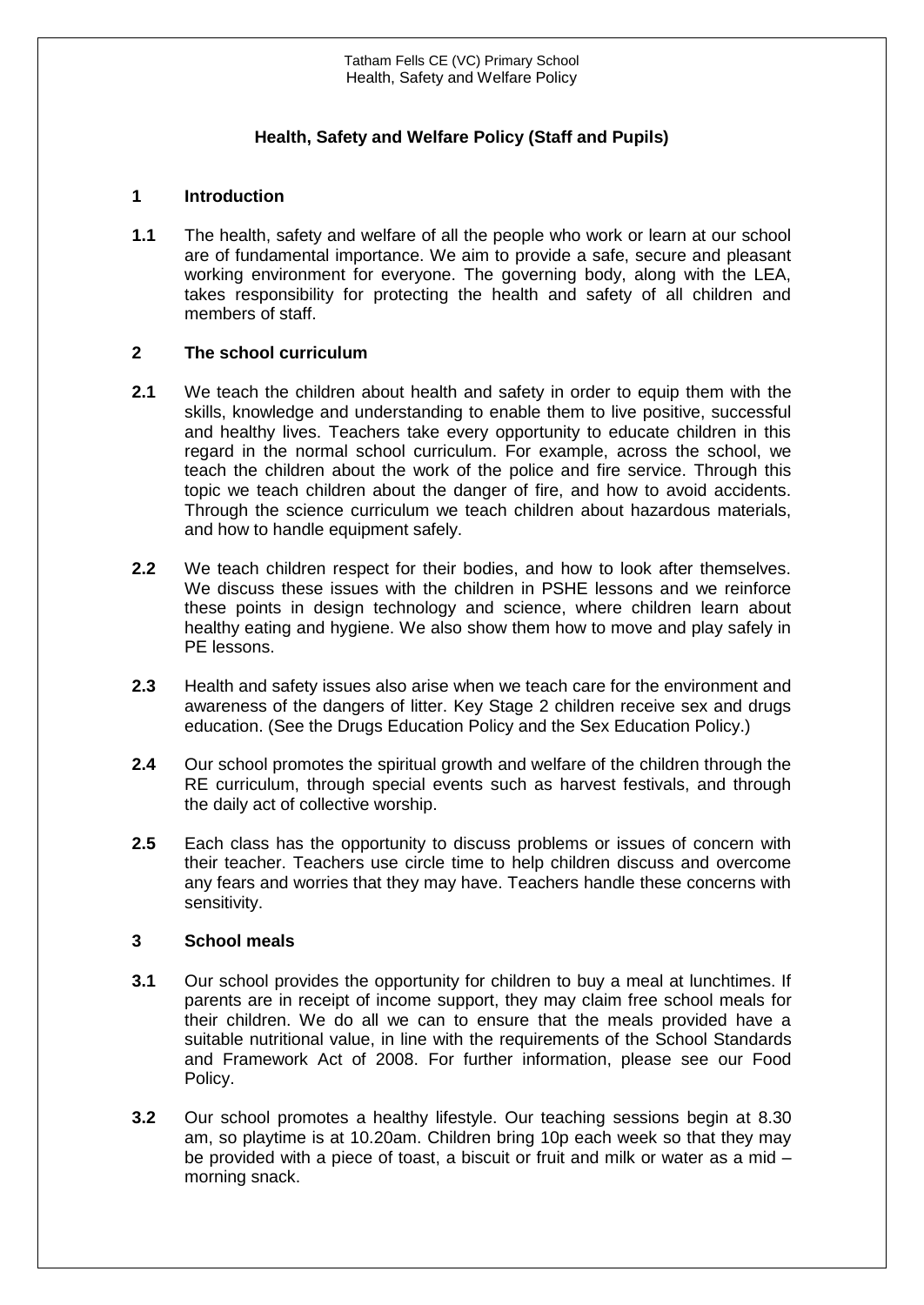### **4 School uniform**

- **4.1** It is our school policy that all children wear the school uniform when attending school, or when participating in a school-organised event outside normal school hours. We agree the requirements for school uniform with parents and we review these regularly.
- **4.2** We always have a sensitive approach where the issue of regulations regarding uniform conflict with any child's religious or cultural beliefs. We have drawn up the regulations regarding school uniform with due regard to issues of equal opportunity and sex discrimination.
- **4.3** It is the responsibility of the headteacher to ensure that the school uniform policy is enforced. It is not our school policy to exclude children from the school if they, for whatever reason, do not have the proper school uniform.
- **4.4** We ask parents to equip their children with the necessary uniform and school equipment, so that they are able to participate fully in all school activities. If a child repeatedly attends school without the correct uniform, we will inform parents and request that they make sure their child leaves home with the proper uniform. If a parent is in financial difficulties, and this results in a child not having the correct uniform or not having adequate equipment, our school will do all it can to support the parent. We ask parents not to send their child to school with 'extreme' hairstyles or the sort of appearance that is likely to cause them to draw attention to themselves. We ask parents to discuss any issues relating to their child's appearance if this is influenced by religious belief.
- **4.5** On grounds of health and safety we do not allow children to wear jewellery in our school. The exception to this rule is ear-ring studs in pierced ears. We ask children either to remove these during PE and games or to cover them with a plaster.

## **5 Child protection**

- **5.1** Mrs Jodie Lumb is the named person responsible for child protection in the school.
- **5.2** If any teacher suspects that a child in their class may be the victim of abuse, they should immediately inform the named person about their concerns.
- **5.3** The school's named child protection officer works closely with social services and the Area Child Protection Committee (ACPC) when investigating such incidents. We handle all such cases with sensitivity and we place paramount importance on the interests of the child.
- **5.4** We require all adults employed in school to have their application vetted through police records in order to ensure that there is no evidence of offences involving children or abuse.

## **6 School security**

**6.1** While it is difficult to make the school site totally secure, we will do all we can to ensure the school is a safe environment for all who work or learn here.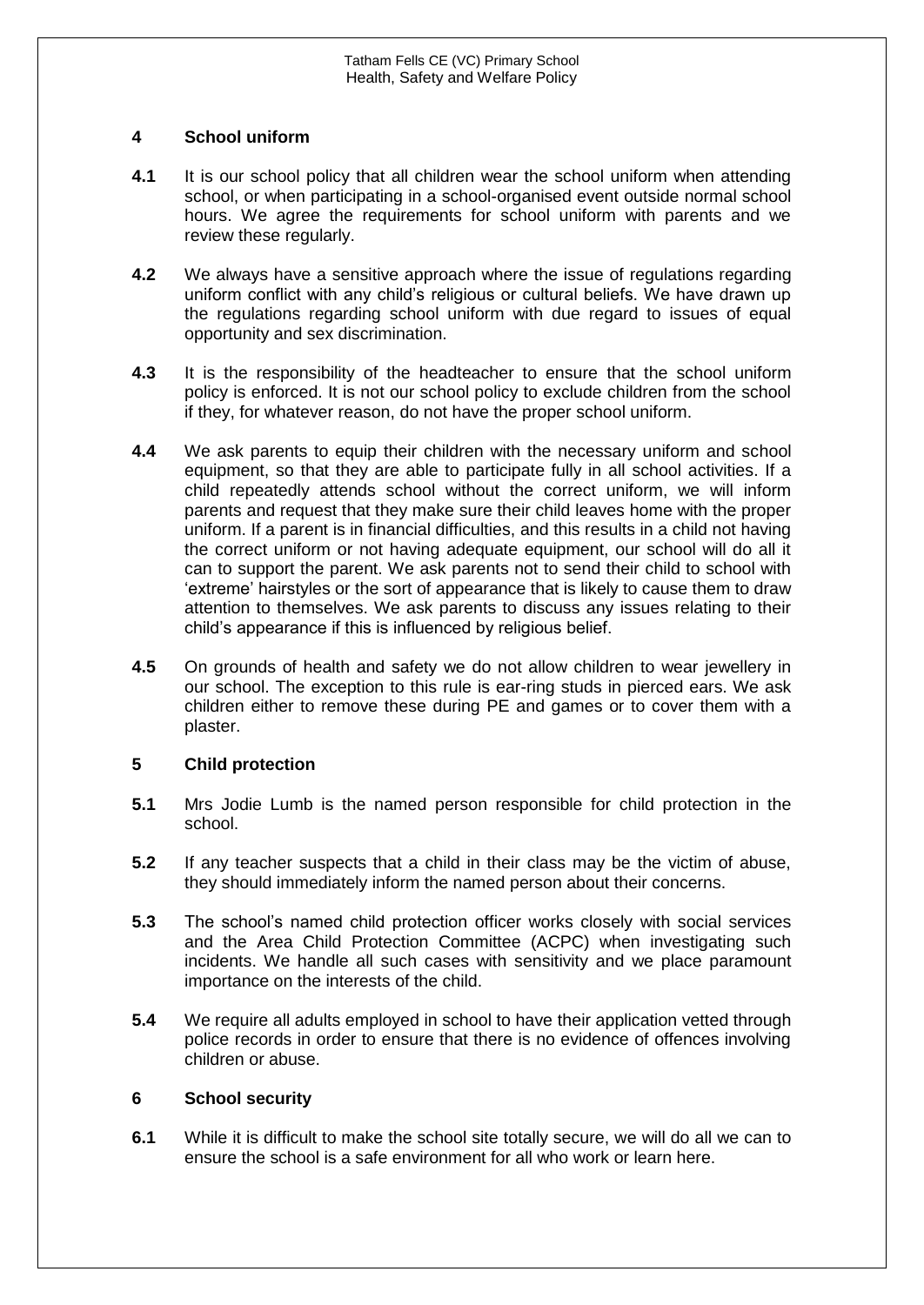- **6.2** The front door of the school is security locked during the school day; any visitors to the school can be observed by the school clerk who is in the school office for four mornings and three afternoons each week. At other times, visitors can only gain entry by ringing the front door bell, which rings in the infant classroom. Other outside doors are locked during morning and afternoon sessions and all external gates are locked at 8.35am each morning.
- **6.3** Teachers will not allow any adult to enter their classroom unless they are authorised to do so.
- **6.4** If any adult working in the school has suspicions that a person may be trespassing on the school site, they must inform the headteacher immediately. The headteacher will warn any intruder that they must leave the school site straight away. If the headteacher has any concerns that an intruder may cause harm to anyone on the school site, she will contact the police.

### **7 Safety of children**

- **7.1** It is the responsibility of each teacher to ensure that all curriculum activities are safe. If a teacher does have any concerns about pupil safety, they should draw them to the attention of the headteacher before the activity takes place.
- **7.2** We do not take any child off the school site without the prior permission of the parent. All children and staff off site wear high visability jackets at all times. This is especially important while on a local walk, as there are no pavements around the school premises.
- **7.3** If an accident does happen, resulting in an injury to a child, the teacher will do all she can to aid the child concerned. Please see First Aid and Medicines Policy for First Aid procedures.
- **7.4** If necessary, the school secretary will telephone for emergency assistance with approval from the Headteacher.
- **7.5** We record all incidents involving injury in the school logbook, and we inform parents in all cases. Should a child be quite seriously hurt, we contact the parents through the emergency telephone number that we keep on the school files.

#### **8 Seat belts**

**8.1** We only use coaches and mini-buses where seat belts are provided. We instruct the children to use seat belts at all times when the bus is moving.

## **9 Theft or other criminal acts**

- **9.1** The teacher or headteacher will investigate any incidents of theft involving children.
- **9.2** If there are serious incidents of theft from the school site, the headteacher will inform the police and record the incident in the incident book.